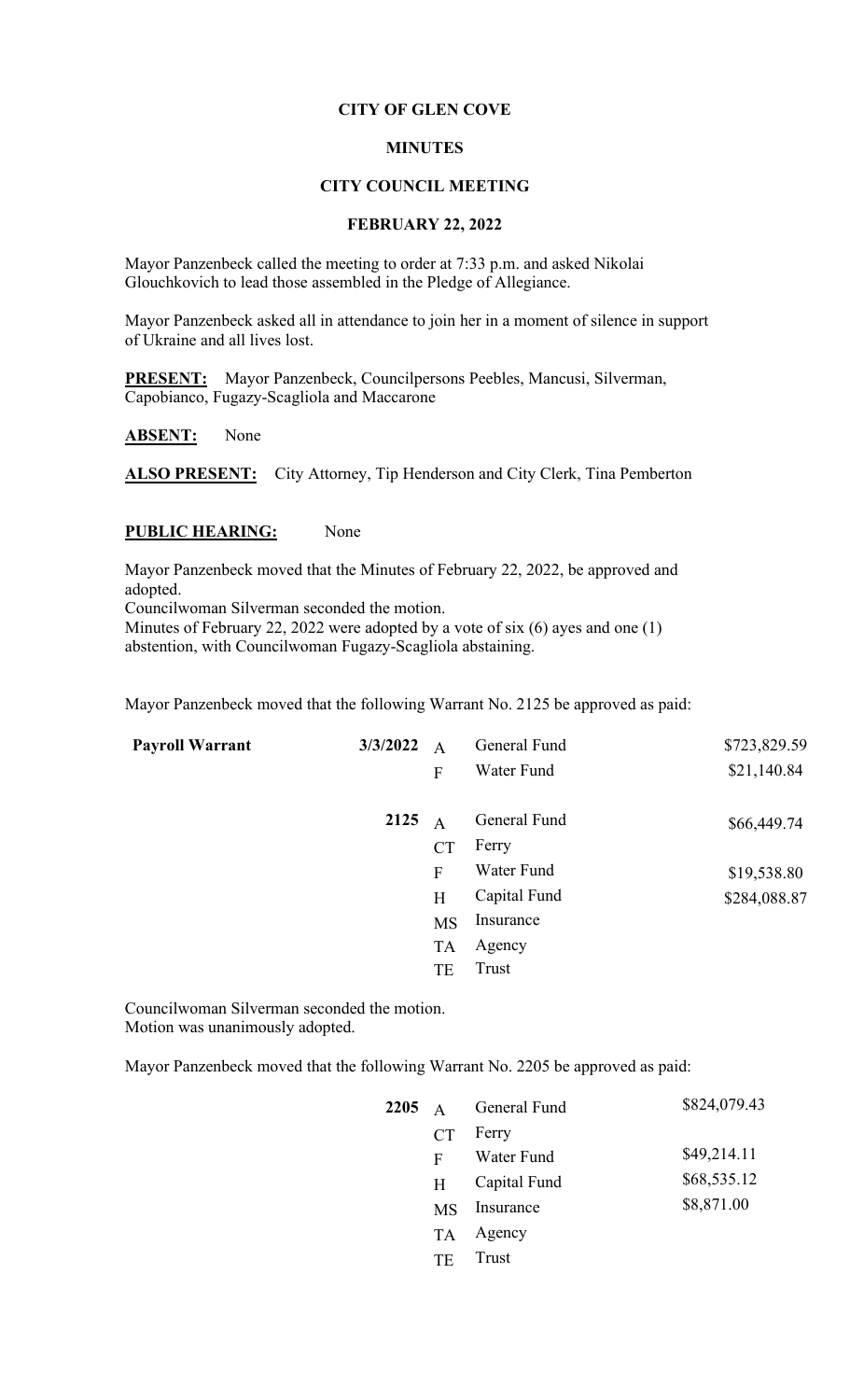| 2205med | General Fund | \$65,815.20 |
|---------|--------------|-------------|
|         |              |             |

| Wire or ACH Payments for period: |         | 2/18/2022      | 3/3/2022    |
|----------------------------------|---------|----------------|-------------|
| Date:                            | Vendor: | <b>Reason:</b> |             |
| $2/22/2022$ PMA                  |         | Workers Comp   | \$37,375.96 |
| $3/1/2022$ DTC                   |         | Debt Service   | \$92,875.00 |

Councilwoman Silverman seconded the motion. Motion was unanimously adopted.

Mayor Panzenbeck offered Resolutions 6A, 6B, 6C, 6D, 6E, 6F, 6G, 6H, 6I, 6J, 6K, 6L and 6M, and moved for their adoption.

Resolution 6A

# **A RESOLUTION AUTHORIZING THE CITY OF GLEN COVE SUBRECIPIENT) AND THE GLEN COVE COMMUNITY DEVELOPMENT AGENCY, ACTING AS AGENT FOR THE CITY (AGENT), TO ENTER INTO AN AGREEMENT WITH THE COUNTY OF NASSAU FOR COMMUNITY DEVELOPMENT BLOCK GRANT (hereinafter referred to as "CDBG") FUNDS FROM THE UNITED STATES GOVERNMENT AND TITLE I OF THE HOUSING AND COMMUNITY DEVELOPMENT ACT OF 1974, AS AMENDED**

**WHEREAS** Nassau County wishes to engage the Subrecipient to assist the County in utilizing such CDBG funds for activities eligible under the CDBG  $48<sup>th</sup>$  Year Program (9/1/22) – 8/31/23) in the City of Glen Cove; and

WHEREAS, said CDBG-48<sup>th</sup> Year Program is fully reimbursed by the Federal Government through the U.S. Department of Housing and Urban Development; and

**WHEREAS** the Subrecipient desires to perform the activities described in this Agreement.

 **WHEREAS** the City Council of the City of Glen Cove deems it to be in the public interest for the SUBRECIPIENT and AGENT to participate in the CDBG-48<sup>th</sup> Year Program and to execute any and all agreements or other documentation necessary to ensure and guarantee the SUBRECIPIENT and AGENT'S participation therein and obligations therein for the purpose of undertaking project activities set forth therein and above, under Title I of the Housing and Community Development Act of 1974, as amended.

 **NOW, THEREFORE, BE IT RESOLVED**, that the SUBRECIPIENT and its AGENT shall participate in the CDBG-48<sup>th</sup> Program Year and that Mayor Pamela Panzenbeck is hereby authorized to execute any and all agreements or other documentation necessary to ensure and guarantee the SUBRECIPIENT'S and AGENT's participation therein and obligations therein for the purpose of undertaking project activities set forth therein and above, under Title I of the Housing and Community Development Act of 1974, as amended.

Resolution 6B

**BE IT RESOLVED,** that the City Council hereby authorizes the Mayor to accept insurance proceeds in the sum of \$195,672.92 from New York Municipal Insurance Reciprocal (NYMIR), the City's commercial property insurance provider, for damages incurred at the Glen Cove Golf Course driving range resulting from Hurricane Ida and to authorize the use of these funds for golf course related capital improvements.

Funding: H7180-42680-2202 Revenue H7180-52240-2202 Expense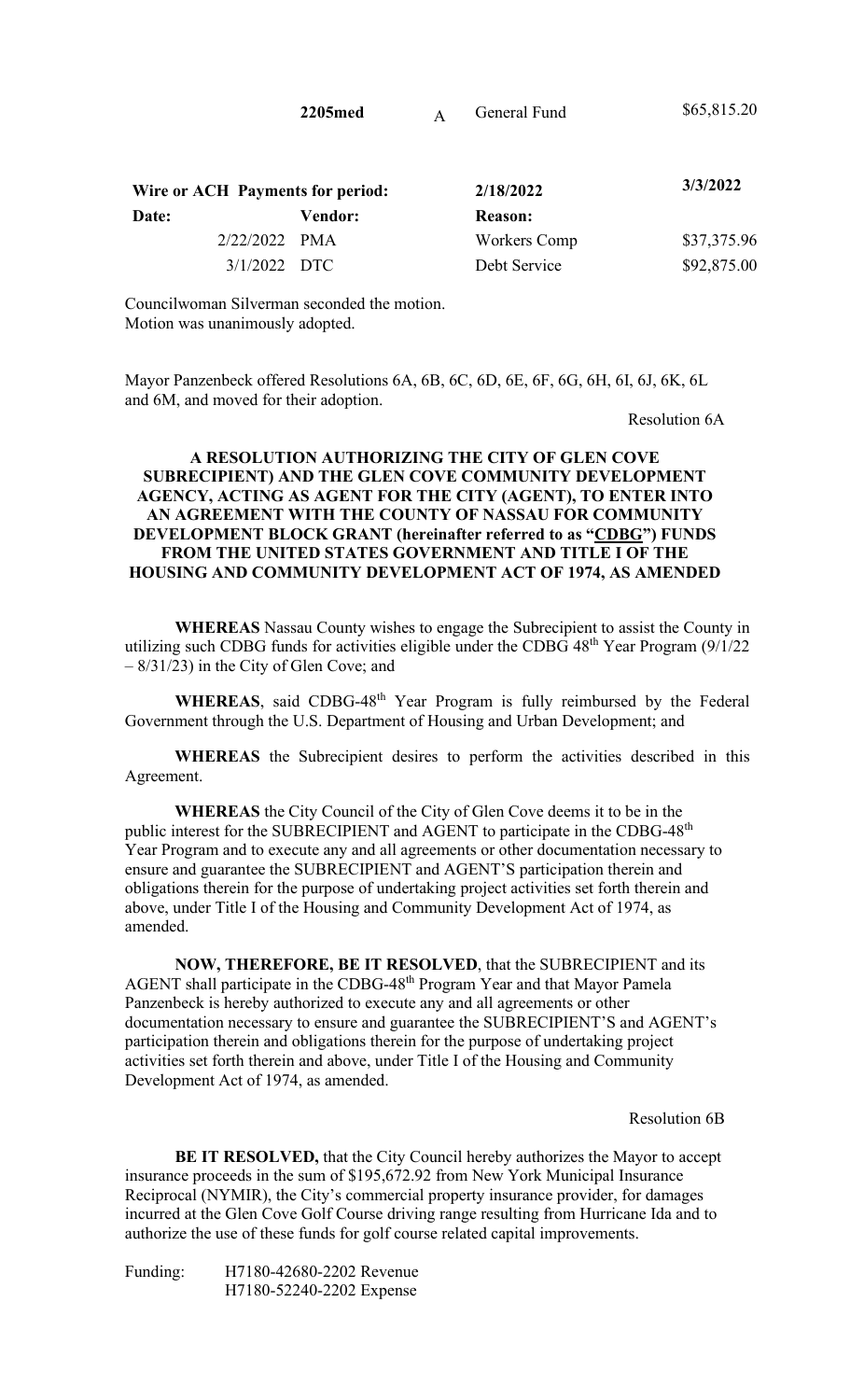Resolution 6C

**BE IT RESOLVED,** that the City Council hereby authorizes the Mayor to enter into an agreement with Harras Bloom & Archer, LLP, to be retained as Special Counsel to the Planning Board in connection with Garvies Point Waterfront Redevelopment Project, at the hourly rate of \$495 for Partners, \$435 for Counsel, \$400 for Associates and \$120 for Paralegals, effective March 9, 2022.

Resolution 6D

**BE IT RESOLVED,** that the City Council hereby authorizes the Mayor to accept the proposal of and enter into an agreement with Anker's Electric Service, Inc. to install a transfer switch, on the generator at the DPW yard, in the amount of \$24,250.

Funding: H5110-52220-2114

Resolution 6E

**BE IT RESOLVED,** that the City Council hereby approve Budget Transfers and Amendments as submitted and reviewed by the City Controller.

(See Attached)

Resolution 6F

**BE IT RESOLVED,** that the City Council hereby authorizes the Mayor to enter into an agreement with Maccarone Plumbing, Inc. for fire sprinkler inspection, testing and maintenance for the term of one year from February 25, 2022 through February 24, 2023 for a total amount of \$650.

Funding: A7030 55438

Resolution 6G

**BE IT RESOLVED,** that the City Council hereby authorizes the Mayor to enter into an agreement with MJB Administrative Services to provide musical entertainment "The History of Rock n Roll" for Circle of Friends evening program on April 27, 2022, for a total amount of \$900.

Funding: A7030-55438 (Reimbursed by NYSOFA contract T210013)

Resolution 6H

**BE IT RESOLVED,** that the City Council hereby authorizes the Mayor to enter into an agreement with WB Mason for the provision of three (3) water cooler service at the Senior Center at a cost of \$0.78 per month per unit for rental of coolers and \$2.39 per five-gallon bottle.

Funding: A7030-54324

Resolution 6I

**BE IT RESOLVED,** that the City Council hereby authorizes the City Attorney to settle the following claim in full and final settlement:

| <b>Name</b>             | <b>Claim Number</b> | Amount     |
|-------------------------|---------------------|------------|
| State Farm a/s/o Daniel | 21-2750             | \$4,243.07 |
| <b>Badalament</b>       |                     |            |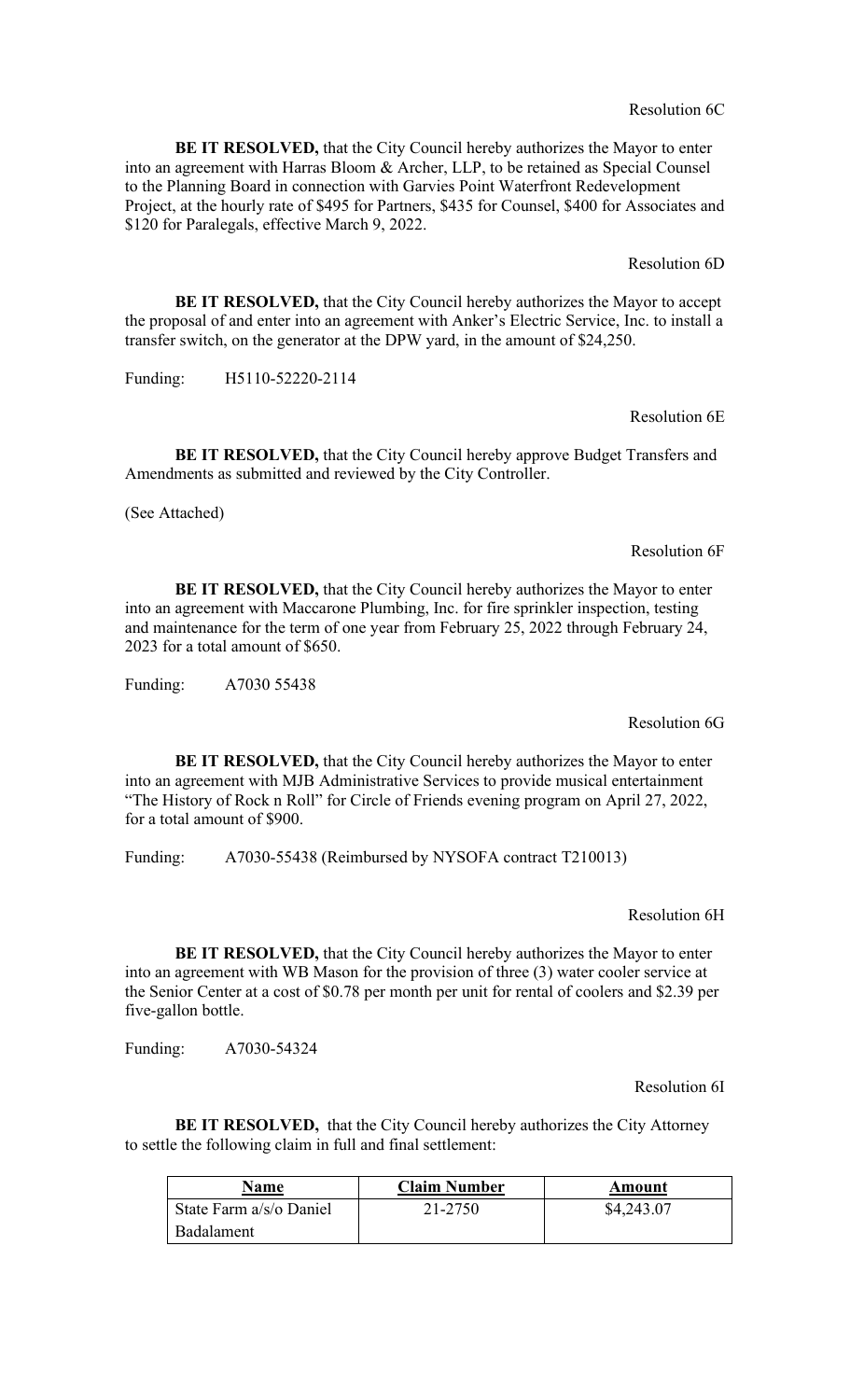#### Resolution 6J

**BE IT RESOVLVED,** that the City Council hereby authorize members of the Police Department to attend annual Firearms Training at T2 Asset Group/the Institute for Homeland Security and Training on March 28, 29, April 4, 5, 11, 13, 25 and 26, 2022 at a cost of \$650 per day for the total amount of \$5,200.00.

Funding: A3120-55442

#### Resolution 6K

**BE IT RESOLVED,** that the City Council hereby authorizes Elizabeth Mestres and Emanuel Grella to attend Urban Forestry Stewardship, March 3, 2022 through May 26, 2022, at a cost of \$125 per person.

Funding: A5110-55553

Resolution 6L

**BE IT RESOLVED, that the City Council hereby authorizes the Mayor to enter** into a Joint Municipal Cooperative Bidding Program with Eastern Suffolk BOCES, to allow them to draft bid specifications, advertise for bids, accept and open bids, tabulate bids, award bids and report results to the City, for fuel tank testing, repair and cleaning for DPW, in the amount of \$580.00 per bid, this bid will be available for use until June 30th, 2022.

Resolution 6M

**BE IT RESOLVED,** that the City Council hereby authorizes Alta Industrial Equipment MI LLC to perform an emergency repair for bay door No. 10 at the Glen Cove Firehouse, in the total amount of \$428.70.

Funding: A3410-55420

Councilwoman Silverman seconded the motion.

Resolution 6F was adopted by a vote of six (6) ayes and one (1) abstention, with Councilman Maccarone abstaining.

Resolutions 6A, 6B, 6C, 6D, 6E, 6G, 6H, 6I, 6J, 6K, 6L and 6M were unanimously adopted.

Mayor Panzenbeck offered Resolutions 7A-1, 7A-2 and 7B, and moved for their adoption.

Resolution 7A-1

**BE IT RESOLVED,** that the City Council hereby appoints the following persons as Seasonal Laborers with Youth Services and Recreation effective March 9, 2022 through November 30, 2022, as indicated:

| <b>Name</b>          | <b>Hourly Rate</b> |
|----------------------|--------------------|
| Miranda Weiser       | \$15.00            |
| TaRea Galatro        | \$11.00            |
| Allaina James        | \$11.00            |
| Gisselle Salinas     | \$11.00            |
| Dayana Aguilar       | \$10.00            |
| Elana Greim          | \$10.00            |
| Katie Juarez         | \$10.00            |
| Shefali Mahapatro    | \$10.00            |
| <b>Thomas Potter</b> | \$10.00            |
| Cindy Zuniga         | \$10.00            |
| Leila Cullen         | \$9.00             |
| Ashley Glaviano      | \$9.00             |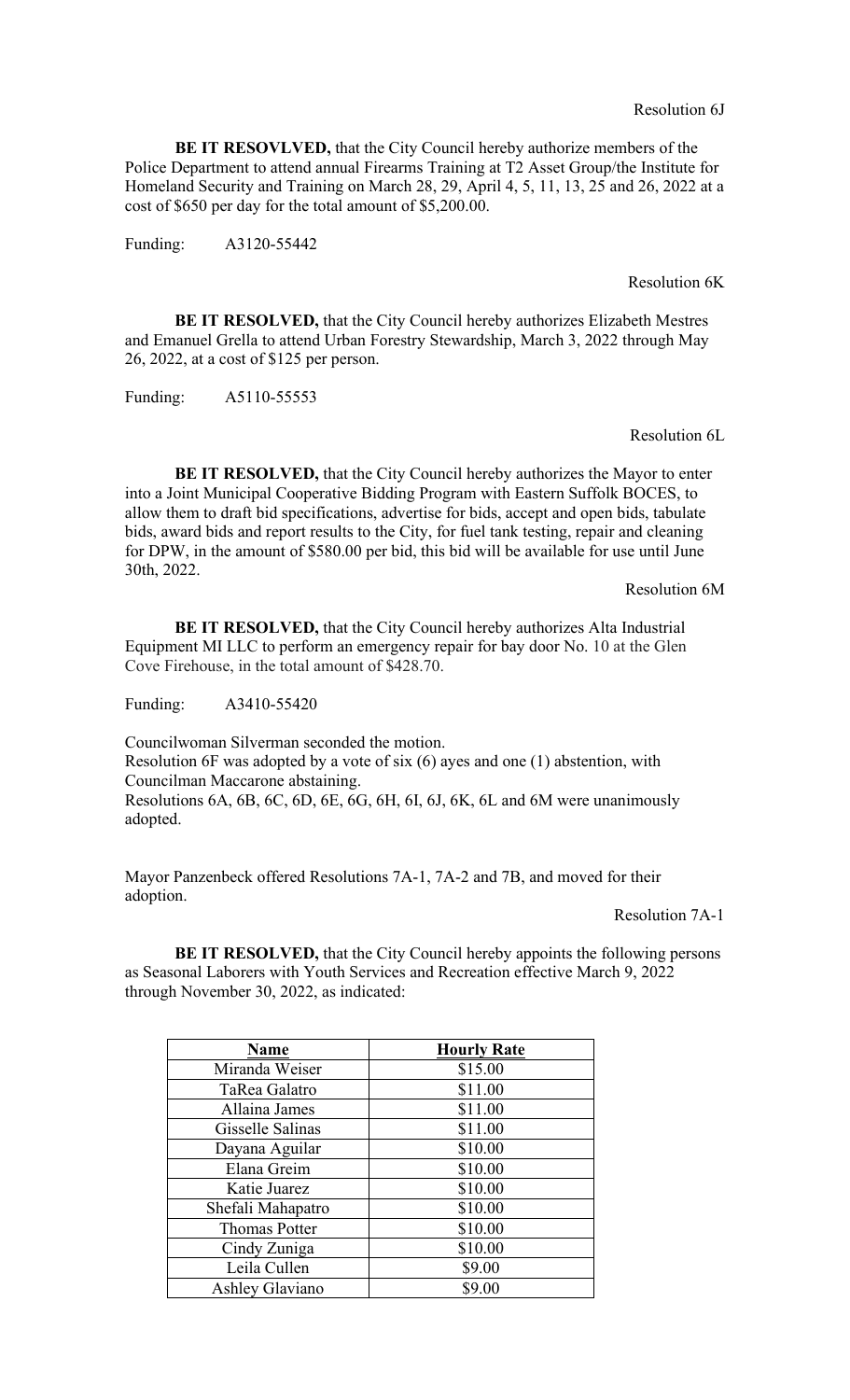| Grace Guillen         | \$9.00 |
|-----------------------|--------|
| Julia Petrizzo        | \$9.00 |
| Angelina Squarciafico | \$9.00 |
| Harrison Velentzas    | S9 00  |

Budget Line: A7050-51120

Resolution 7A-2

**BE IT RESOLVED,** that the City Council hereby appoints the following persons as Seasonal Laborers with Youth Services and Recreation effective March 26, 2022 through September 30, 2022, as indicated:

| <b>Name</b>              | <b>Hourly Rate</b> |
|--------------------------|--------------------|
| Stefania Belcastro-Gizzo | \$32.00            |
| Janet Durso              | \$22.00            |
| Pamela Aulson            | \$21.00            |
| <b>Megan Peet</b>        | \$20.00            |
| Monica Salinas           | \$20.00            |
| Jackie Klein             | \$17.50            |
| Damon Garner             | \$16.00            |
| Latifa Fakry             | \$15.00            |
| Aniya Skripta            | \$15.00            |
| Rosa Farfan              | \$14.00            |
| Kayla Morrisey           | \$12.00            |
| Jonathan Capobianco      | \$11.00            |
| Mary Monahan             | \$10.25            |
| Ariana Rivera            | \$10.00            |
| Angela McCarthy          | \$10.00            |
| Miranda Mateo            | \$8.50             |
| Julia Messina            | \$8.50             |
| Nicole Valensisi         | \$8.25             |
| Brianna Espino           | \$8.00             |
| Sofia Greco              | \$7.75             |
| Francesca Piccirillo     | \$7.75             |
| Caitlyn Callahan         | \$7.75             |
| <b>Emily McCarthy</b>    | \$7.75             |
| Isabella Bifano          | \$7.75             |
| Gabby Callahan           | \$7.75             |
| Ojani Polo               | \$7.75             |
| Gianna Marconi           | \$7.75             |

Budget Line: A7055-51120

Resolution 7B

**BE IT RESOLVED,** that the following persons are hereby appointed as Seasonal Laborers with Department of Public Works, effective as indicated:

| <b>Name</b>             | <b>Hourly Rate</b> | <b>Effective Dates</b>   |
|-------------------------|--------------------|--------------------------|
| <b>Valentin Reyes</b>   | \$14.50            | $3/16/2022 - 11/30/2022$ |
| Hernandez               |                    |                          |
| Nicholas Pietrofere     | \$13.50            | $3/9/2022 - 11/30/2022$  |
| Keith Brussel           | \$13.00            | $3/9/2022 - 11/30/2022$  |
| Joseph J. Solomito, Jr. | \$13.00            | $3/9/2022 - 11/30/2022$  |
| Thomas J. Klimaszewski  | \$13.00            | $3/9/2022 - 11/30/2022$  |
| Fernando Navas          | \$13.00            | $3/9/2022 - 11/30/2022$  |